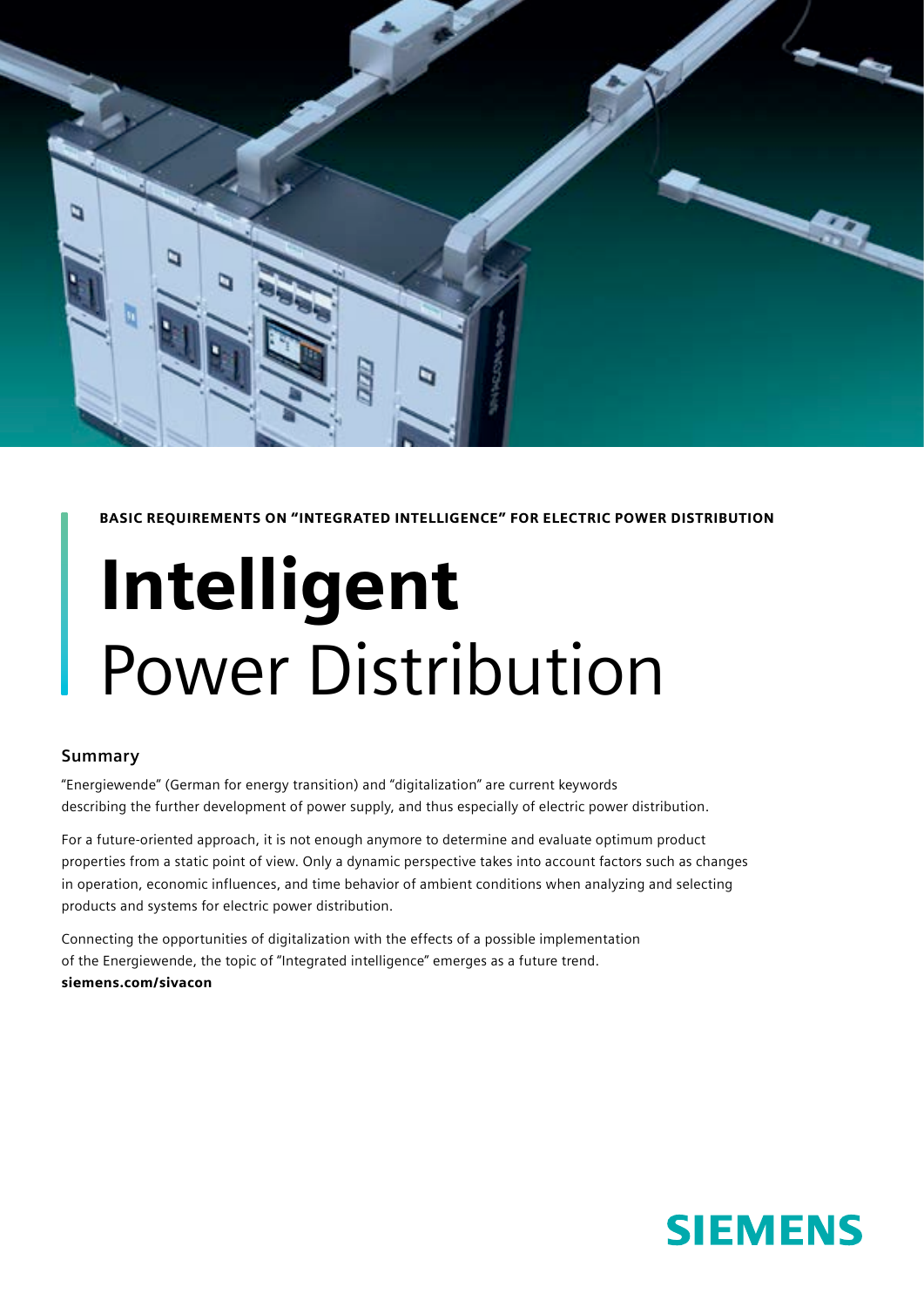# **Contents**

| 1. Introduction                                                |    |
|----------------------------------------------------------------|----|
| 2. "Integrated intelligence" in electric power supply          | 6  |
| 3. Structural design of intelligent power distribution systems | 6  |
| 4. The importance of planning for "Integrated intelligence"    | 8  |
| 5. BIM as a coordination concept                               | 16 |
| <b>6. Conclusion</b>                                           | 18 |

# 1. Introduction

# Synthesis of Energiewende and digitalization towards "Integrated intelligence"

### **Energiewende – a term explanation**

Energiewende has become an international term which is no longer translated. Contrary to the intention in Germany of regarding the Energiewende as a restructuring process in power generation which increasingly considers energy efficiency, the term is internationally equated with the "German Angst" of large power plants in general and is used to define the avoidance of  $CO<sub>2</sub>$ in the context of power generation.

The Energiewende should not be reduced to the installation of efficiency-optimized technology and the replacement of one power generation technology by another of comparable characteristics. One kilowatt hour of electrical energy that is generated and consumed cannot simply be replaced by another kilowatt hour, which unfortunately remains a widespread misconception.

Instead, the Energiewende should be understood as the continuous search for an economic and environmentally oriented efficiency optimum of power generation, distribution, and consumption. In this sense, the Energiewende is an ongoing process which makes project-specific planning indispensable.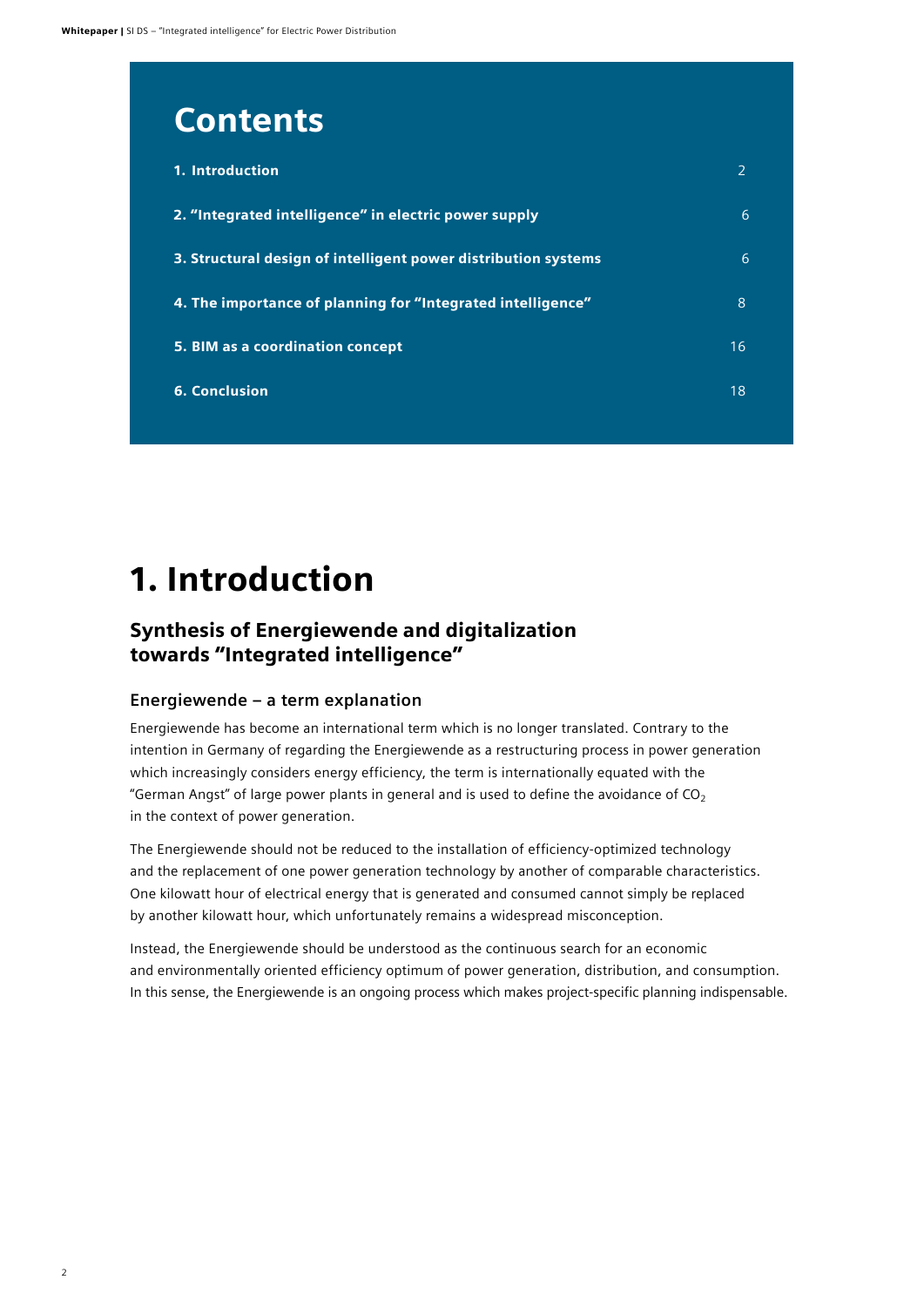### **Energiewende and electric power distribution**

In the following, the Energiewende is considered particularly in the context of technical restructuring of electric power distribution for the infrastructure sector. Political and ecological backgrounds and estimations will be left aside as much as possible.

In the infrastructure sector, the changed operational boundary conditions of the power generation technologies must be assessed (under the existing conditions) in connection with supply and distribution aspects, and must be coupled with consumer behavior. The resulting complexity increasingly influences the planning of electric power distribution in the infrastructure sector.

#### **Digitalization and planning**

The term digitalization generally describes the change of processes, objects, and events resulting from an increased use of digital devices. This includes, among other things, the virtual modeling of objects and their behavior.

In the future, modeling of user behavior and the resulting development and consideration of scenarios will be equally important already during planning. Digitalization will therefore increasingly gain influence on the work of a planner. The BIM concept (Building Information Modeling) used in the construction industry and building technologies is taken up normatively in the international standard series ISO 29481, among others.

Limiting digitalization and the Energiewende to the operation of measuring points definitely falls short. According to this, digitalization would only need to be observed during system operation. Virtualization is, however, increasingly being demanded in the planning process already today.

Modeling and project processing based on the new BIM standard is requested for many planning projects. With the planning data, both system and operation can be optimized on the basis of possible and intended changes in operating conditions (see Fig. 1: Schematization of optimization potential in different project phases).

#### **New dimensions: "Integrated intelligence"**

Fig. 1 suggests that a virtual optimization of operation can have bigger impacts on energy efficiency than an energy management that is limited temporally to operation only, irrespective of the general reasonableness of energy management according to ISO 50001.

The connection of Energiewende, digitalization, and BIM ultimately results in "Integrated intelligence" and defines the new challenges for electric power distribution across the entire lifecycle. The consideration of project life and the simulation of time sequences will make an increasing impact on planning and its ongoing continuation in the future.

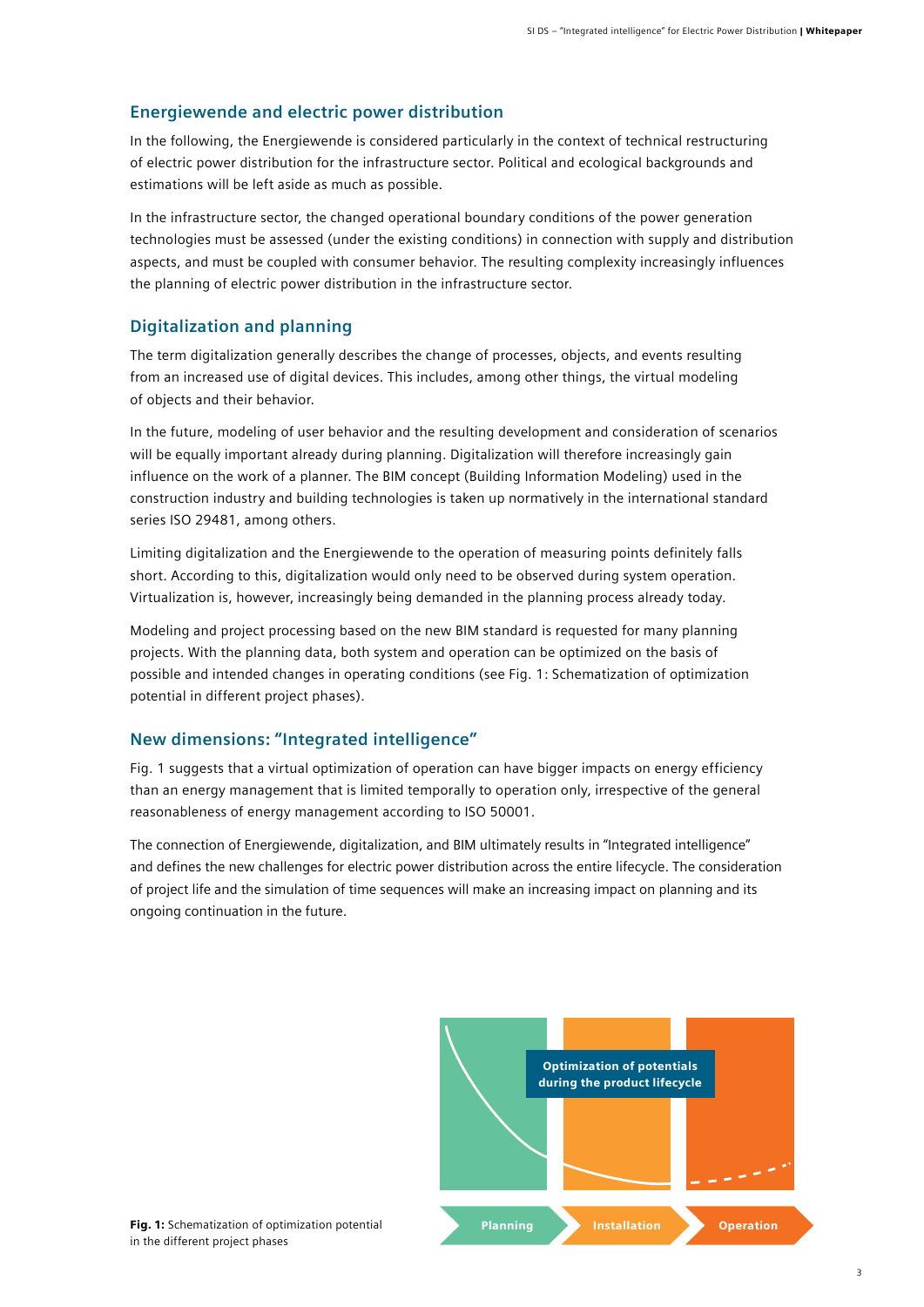

| <b>Energy management system</b> |                                         | <b>Project lifecycle management</b>           |
|---------------------------------|-----------------------------------------|-----------------------------------------------|
| Plan                            |                                         | Planning                                      |
| Do                              |                                         | Installation                                  |
| Check<br>З                      |                                         | Operation                                     |
| Act<br>4                        |                                         | Analysis & decision                           |
| _ _ _ _                         | the party of the company of the company | .<br><b>Contract Contract Contract</b><br>. . |

Fig. 2: Optimization process of "Integrated intelligence" on the basis of energy and project management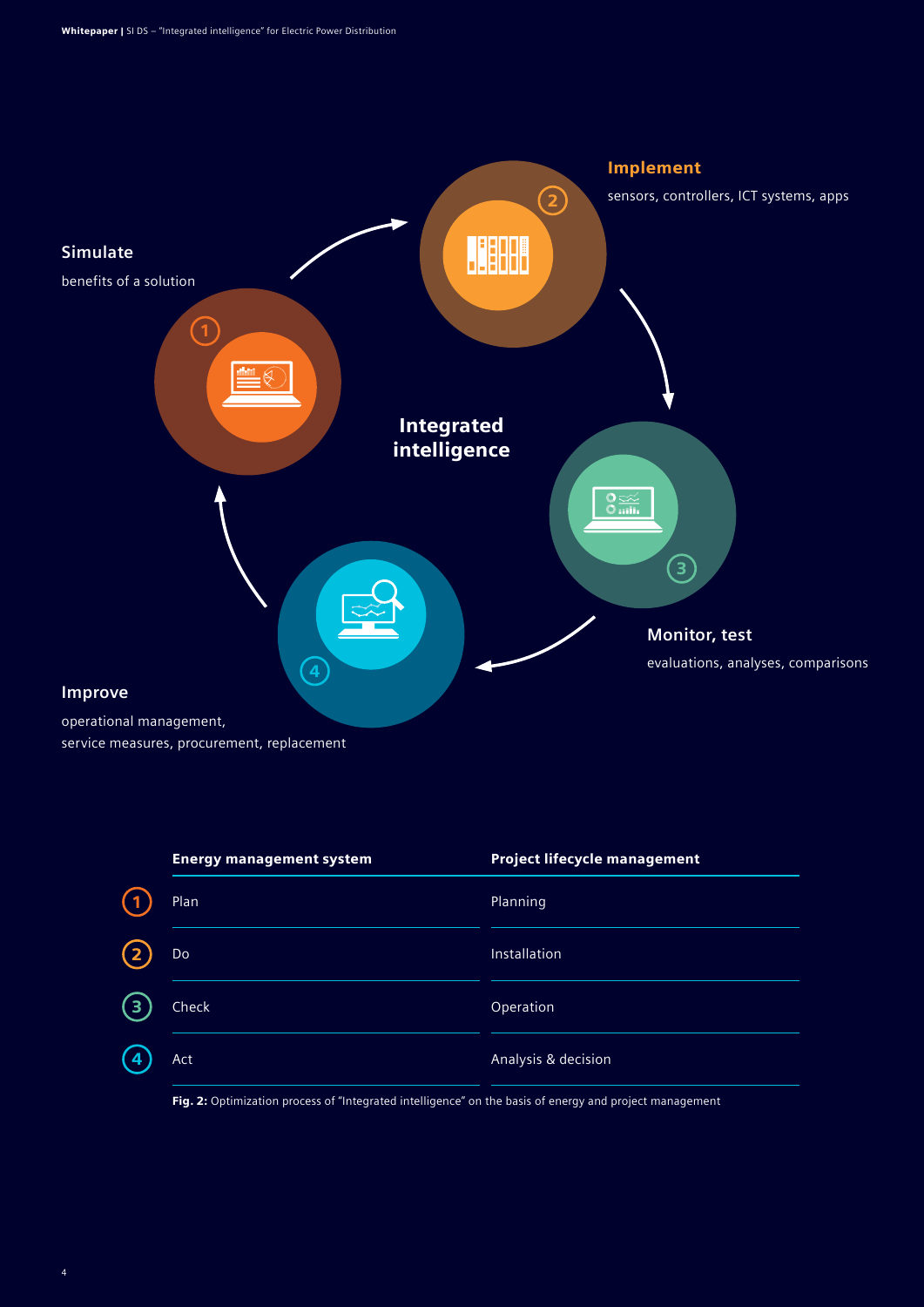### **Time as an influencing variable in system planning**

The volatility of renewable power generation, the use of energy storage, the development of conversion technologies for energy carriers, such as electrolysis and fuel cell, as well as the digital communication options between producers, distributors, and consumers make time an important factor in system planning: This creates a planning environment for electric power supply in which the operating period of a system must be simulated as realistically as possible. Besides the integration of devices, systems, and installations as well as their optimization, handling, and documentation via determined programs and tools, this also includes the depiction of time aspects of electricity usage, so that these aspects can be incorporated in the planning, too. Apart from maximum and minimum values for currents, voltages, and resistances, the planner will thus also increasingly have to consider the time sequence of system operation.

Time must therefore be carried along as a characteristic feature for measured values or as a parameter for simulation variables. Typical time characteristics of parameters (e.g., synthetic load curves, environment-dependent weather forecasts, and load-dependent efficiency curves) allow for a first approach to simulations and improve the transparency of complex processes already during planning.

During operation, the comparison between the time series for measured values and the time characteristics used for the simulations enables verification and continuous improvement. Possibly, starting points for operational changes and even improvements can be identified, practically as the basis for an energy management system (EnMS) according to ISO 50001 [1]. In the end, energy management serves to optimize the time control of power demand or the time-dependent provision of power, as the following applies physically:

Energy = Power x Time

### **Integration of energy management and project management**

ISO 50001 states the improvement of "energyrelated performance" as the purpose for energy management, and planning as the basic step in the management process (PDCA cycle: Plan – Do – Check – Act), which is thus seen as a contribution to the Energiewende. In analogy to the PDCA management cycle, the project lifecycle can be divided into planning, installation, operation, analysis, and decision. Digitalization plays an important role in "Integrated intelligence" (Fig. 2) for realizing and automating the steps, as well as for the optimization process.

An "Integrated intelligence" is built up from energy management and project digitalization. A digital energy twin serves for simulation. Product properties and functions, operating states and operating values, as well as processes and actions are simulated with data technology. The real devices, their measured values and operating states, as well as the ambient conditions (weather, time, persons with their actions and their heat dissipation, ...) are observed and recorded. Digital verifications compare the simulation with the real conditions and also check the violation of limit values and rules. Automated analyses and evaluations lead to decisions which are translated into instructions and close the automated process cycle.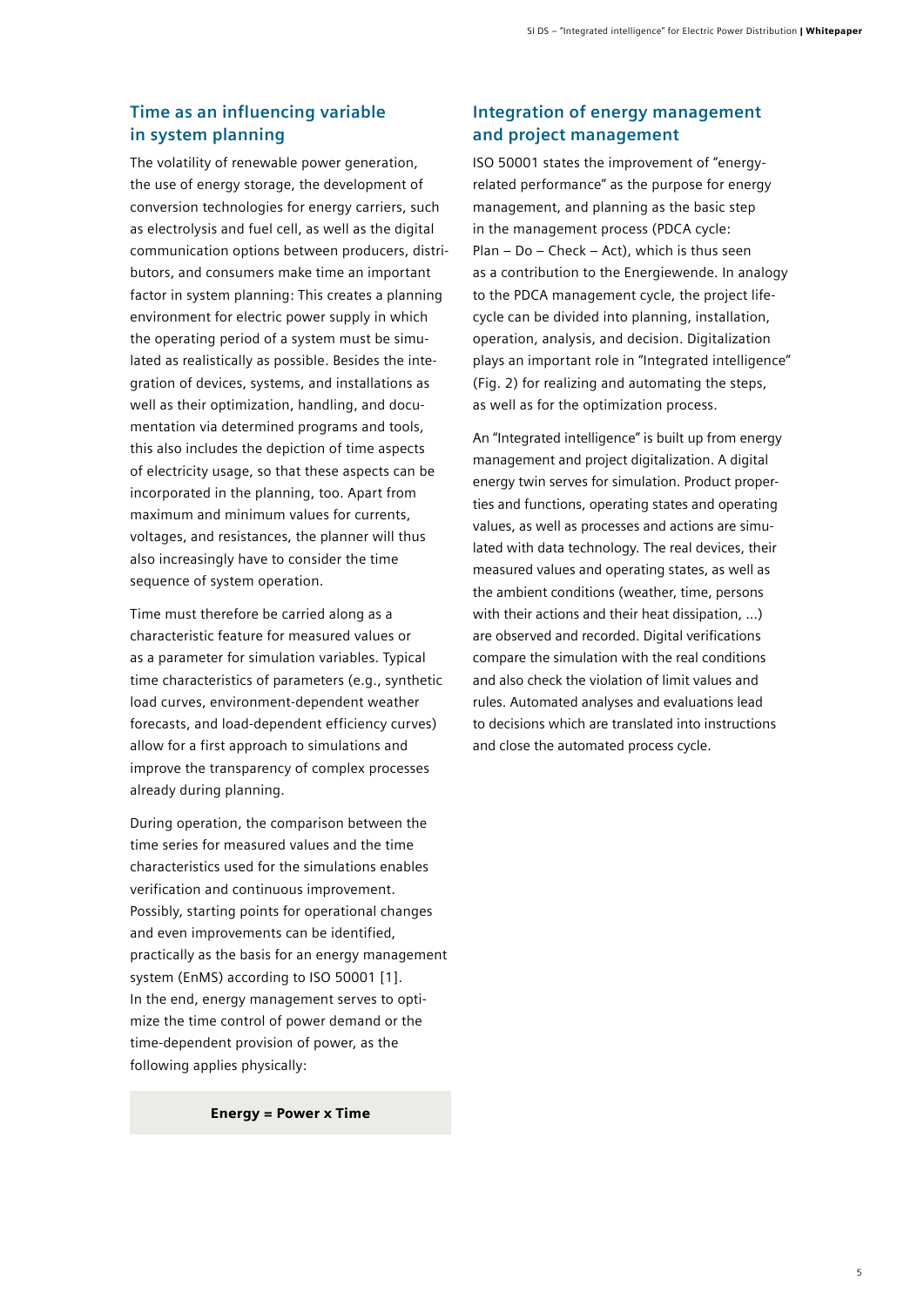# 2. "Integrated intelligence" in electric power supply

Energy management as a part of the Energiewende is commonly simply associated with the monitoring and recording of data. And digitalization today is usually seen as the translation of analog actions and processes into data streams and data technical evaluations, and as a comprehensive process automation with the help of data technology. Nevertheless, both have been possible for decades already and are frequently implemented today. The true advantage of linking energy management with increasing digitalization, especially as it relates to power distribution and operational management, is the combination to an "Integrated intelligence".

This includes, for example:

- Interconnection of the most different processes and work environments
- Extreme variability of the work and production environment for any desired operating periods and changeable framework conditions
- Any desired modeling, simulating, and testing systems with the corresponding analysis functions and the possibility to implement the results of the analyses almost immediately
- Development and evaluation of adaptable optimization goals depending on the most different parameters (energy efficiency, ecological footprint, time, costs, space requirement, transport ways, ...)
- Design, preservation, and constant extension of experience, knowledge, and verification systems for planning and management
- Higher security by interconnecting different risk factors and their ongoing observation and monitoring

The technical basis for "Integrated intelligence" lies in the merging of power distribution technology, sensors, automation systems, information and communication technology, as well as the interconnection of power and energy grids with data and communication networks. The integration of many subsections of the digital transformation such as industry 4.0 or IoT (Internet of Things), smart grid, smart building, autonomous mobility, AI (Artificial Intelligence), and BIM will mark the next stages of development towards an intelligent power distribution.

The required dynamic organization and equipment control of process and automation environments, as well as monitoring and controlling of operating states for energy management are ensured by an open IT platform such as MindSphere™. Large data volumes of countless devices can be recorded and analyzed efficiently in real time. Experiences and measured values can be interconnected intelligently in data models and implemented in predictive improvement measures. Smart data applications provide support during operation and maintenance. They allow for predictions of potential failures of an asset or individual components, and contribute to minimizing system downtimes and inefficient modes of operation as well as to optimizing system and personnel safety.

# 3. Structural design of intelligent power distribution systems

Communication-capable protection, switching, and measuring devices from the SENTRON portfolio, the new Sensformer® transformer series, the SIMOCODE pro motor management system, as well as the SIMARIS control diagnostics station of the SIVACON S8<sup>plus</sup> low-voltage switchboard and the communication capability of SIVACON 8PS busbar trunking systems provide for an optimally designed power distribution.

The systems and components interact with each other intelligently in the communication network via standardized interfaces and protocols such as PROFINET, PROFIBUS, and Modbus. This way, electric power distribution can be adjusted optimally to automated operating, machine, and process sequences, thus ensuring a safe and flexible power supply (Fig. 3).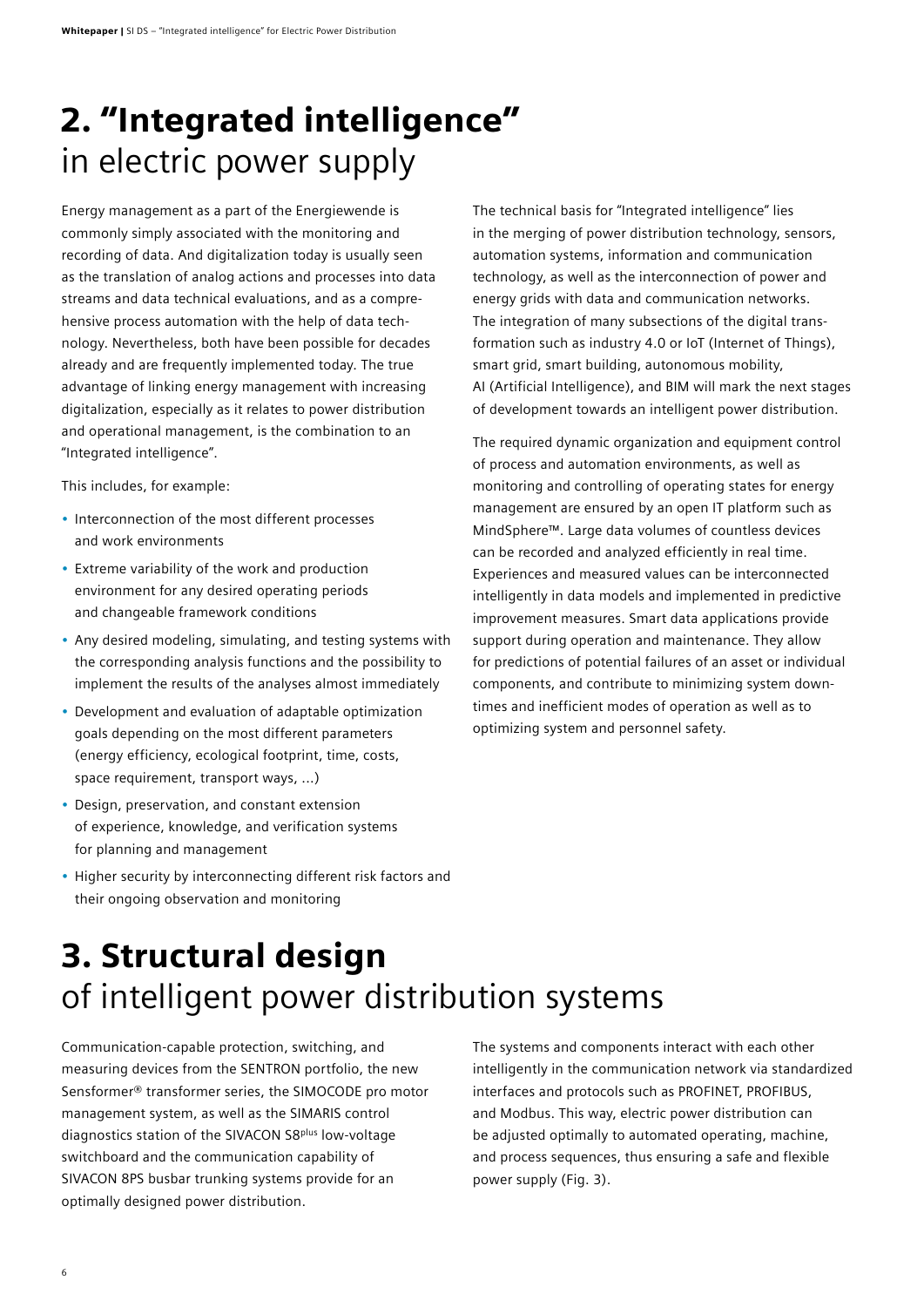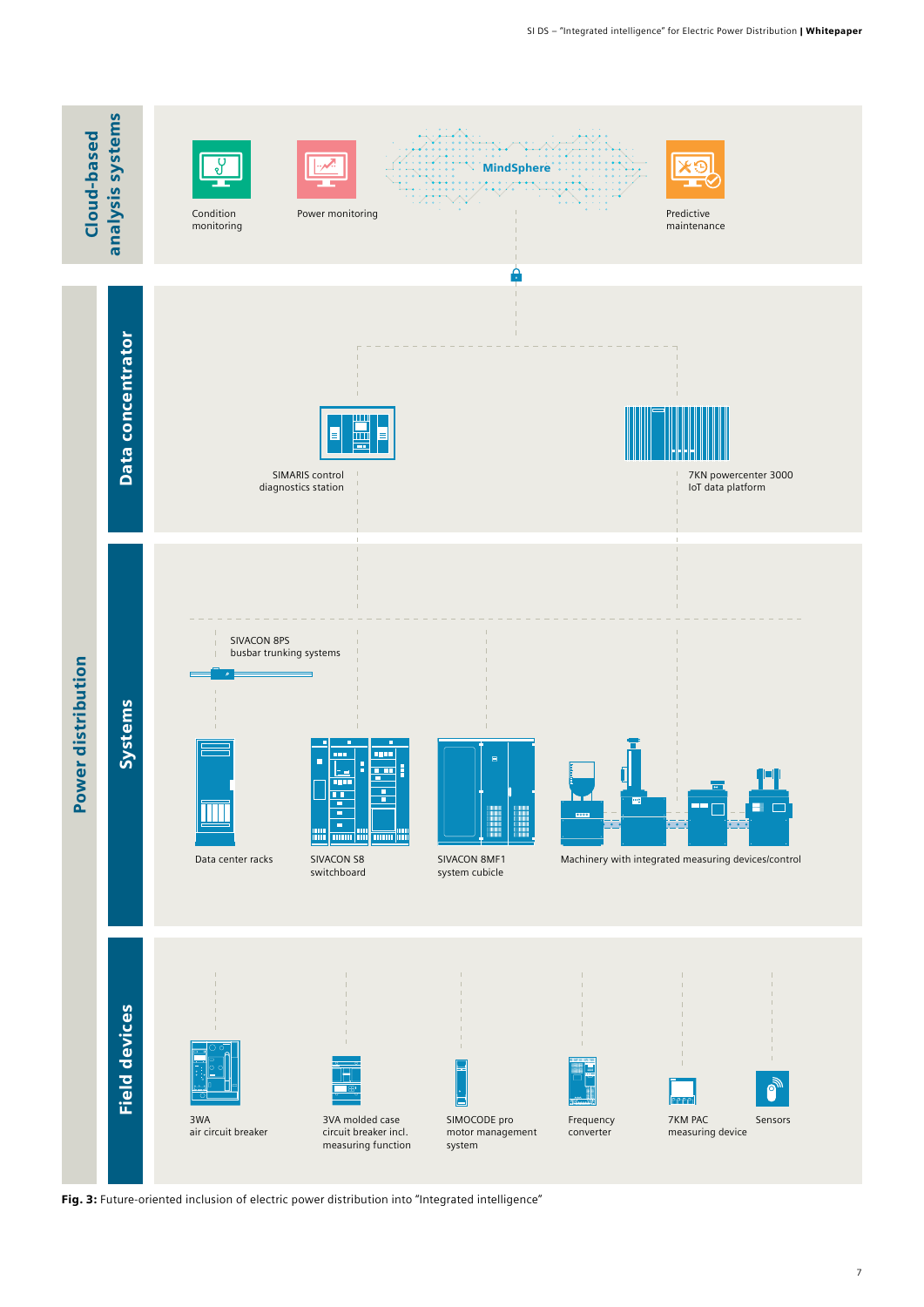# 4. The importance of planning for "Integrated intelligence"

The improvement of "energy-related performance including energy efficiency, use of energy, and energy consumption" is named as the goal of a systematic energy management in ISO 50001. Planning as the basic step in the management process (PDCA cycle: Plan – Do – Check – Act) serves to define the energetic starting point. IEC 60364-8-1 is the link for planning regarding energy efficiency and energy-related performance of electric power distribution.

The requirements and planning instructions described in the standard shall support the optimization of costs (investments, maintenance costs, and energy prices) and consumption, as well as the design of options for real-time adjustment options according to Fig. 1. Especially when it comes to system retrofit and system replacement in existing buildings, particular emphasis shall be placed on planning process that aims at the long-term improvement of energy efficiency.

For real-time adjustments in system operation, the interactions between local generation, storage, and use of electrical energy plays an increasing role. In addition to that, the participation in the power market may be taken into consideration in the case of self-generation. This shows that buildings must be a part of smart grids [2] in the future, and not only connection points for classical power distribution grids.

Fig. 4: Graphical comparison of classical power distribution grids and smart grids



### **Conventional network with unidirectional power flow**

\* The specified voltage values are exemplary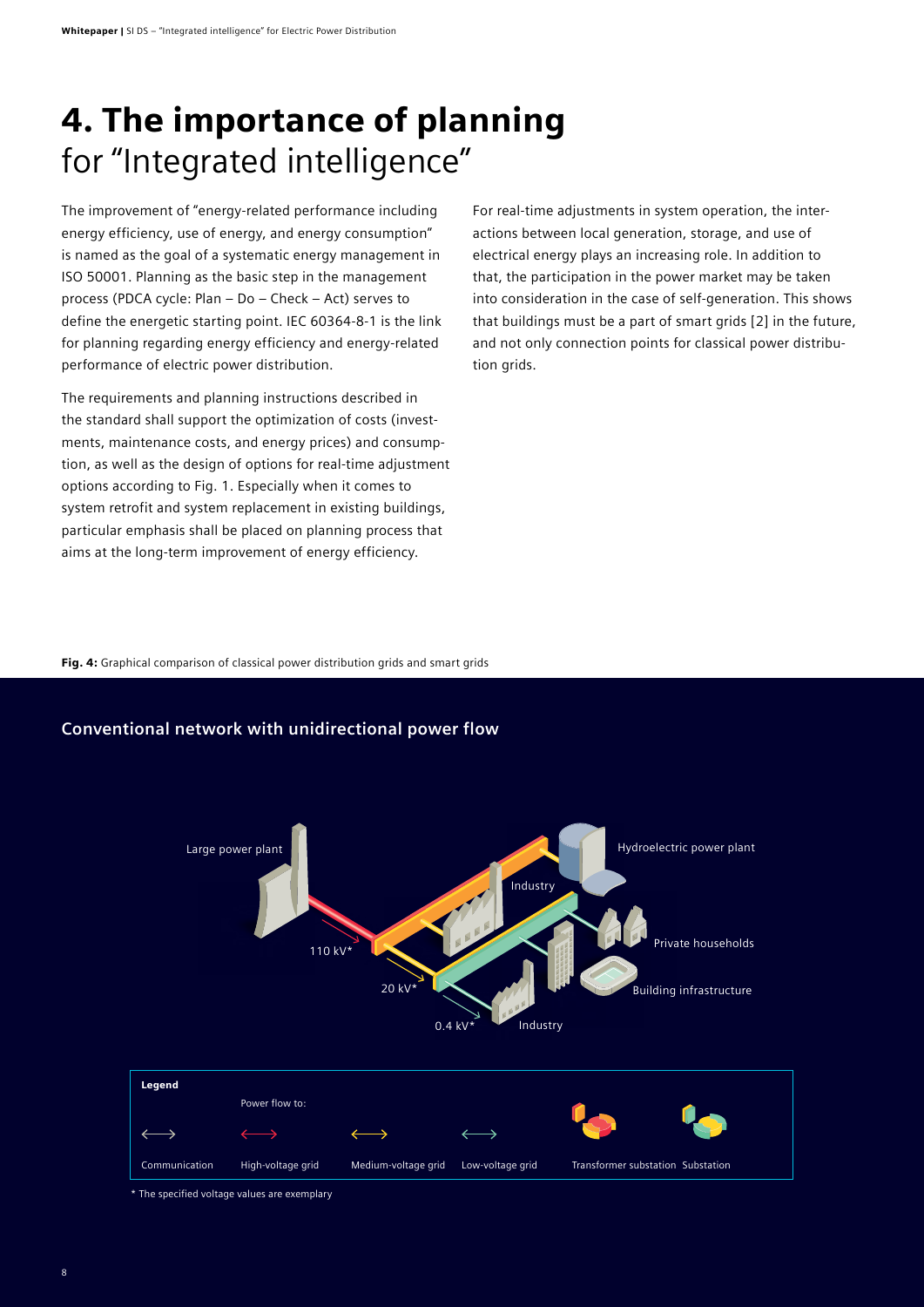Fig. 4 illustrates the difference between conventional grids with an unambiguous direction of the current flow and smart grids with temporally variable directions of the current flow. The electricity customer as a consumer will be increasingly rare. Due to the intermittent change of roles from an energy consumer to an energy supplier, many will take on the role of a prosumer, i.e., a combination of producer and consumer. By bundling smaller generation and storage units, new business models are emerging with a type of energy pool manager who "operates" a virtual power plant. Background: In Europe, the participation in the electricity balancing market is only possible from a certain reserve power (5 MW). If virtual power plants are coupled and operated with storage systems and consumer load management, this is referred to as a virtual power supply system.

The digitalization of individual components and an energy management across plants and systems are required to implement "Integrated intelligence". The prequalification of "components" for connection to a virtual power plant will be a milestone in order to avoid the costs for numerous individual acceptances and for the verifications about safe interaction of the individual components. A platform such as MindSphere provides the required framework for that. It is therefore important for the planner and system operator to partner with a reliable solution provider.

# **Network with bidirectional power flow and intelligent transformer substations**

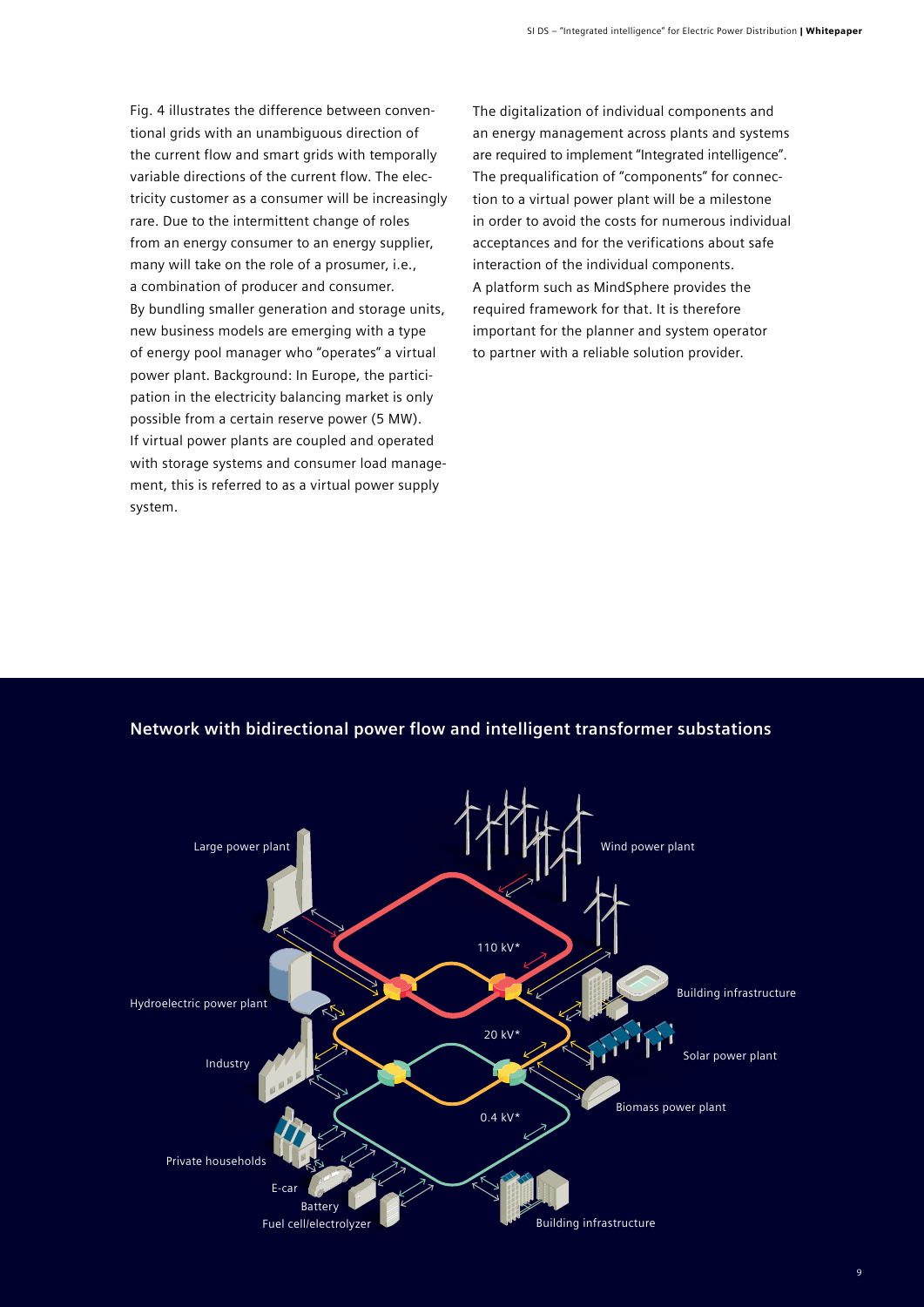### **Smart grids**

Depending on the perspective, different definitions are given for intelligent power grids (smart grids); for example, the definition of the German Federal Network Agency [2]: *"The smart grid includes the networking and control of intelligent producers, storage systems, consumers, and grid equipment in power transmission and distribution grids with the help of information and communication technology (ICT)."*

Besides a common definition *("Smart grids are power grids which support energy-efficient and cost-efficient system operation for future requirements via a coordinated management of timely and bidirectional communication between grid components, producers, storage systems, and consumers")* the Austrian technology platform for smart grids, SMARTGRIDS Austria, defined an approach that is easy to remember [3]:

### Intelligent Grid =  $I^3$  = Information x Interaction x Integration



#### Totally Integrated Automation (TIA) Smart Electrification

Fig. 5: Planning of conventional grids and smart grids as well as their realization with consistent Siemens power distribution solutions with TIA, Smart Electrification and Smart Buildings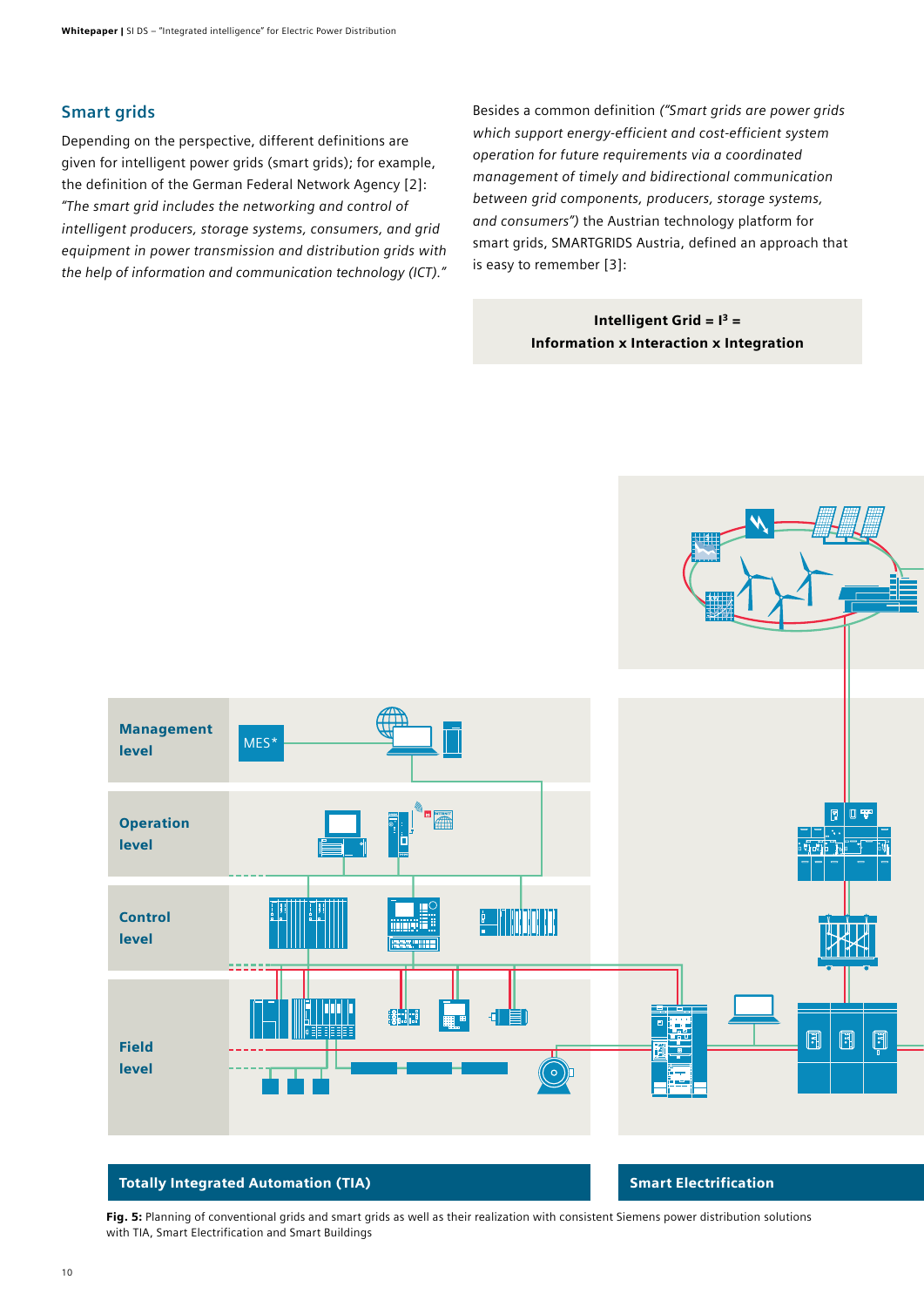#### With

- "Information" for data acquisition, storage, and processing
- "Interaction" for control and regulation options
- "Integration" for the inclusion of smaller, decentralized power generation units into the distribution grid as well as for the coordination between volatile generation, flexibly usable storage systems, and time-dependent consumption control.

Usually, three steps are taken in the planning of the electric power distribution until products and systems for the chosen solution are selected [4]:

- Concept finding
- Calculation
- Dimensioning

This process is usually iterative. Electronic aids, such as those which can be integrated into the BIM, shall support and simplify the planner's work. The so far accustomed conventional power flow from the producer to the consumer allows for the consideration of stationary values, e.g., for currents and voltages (Fig. 5), at specific points of time (usually, at the time of commissioning of a system).

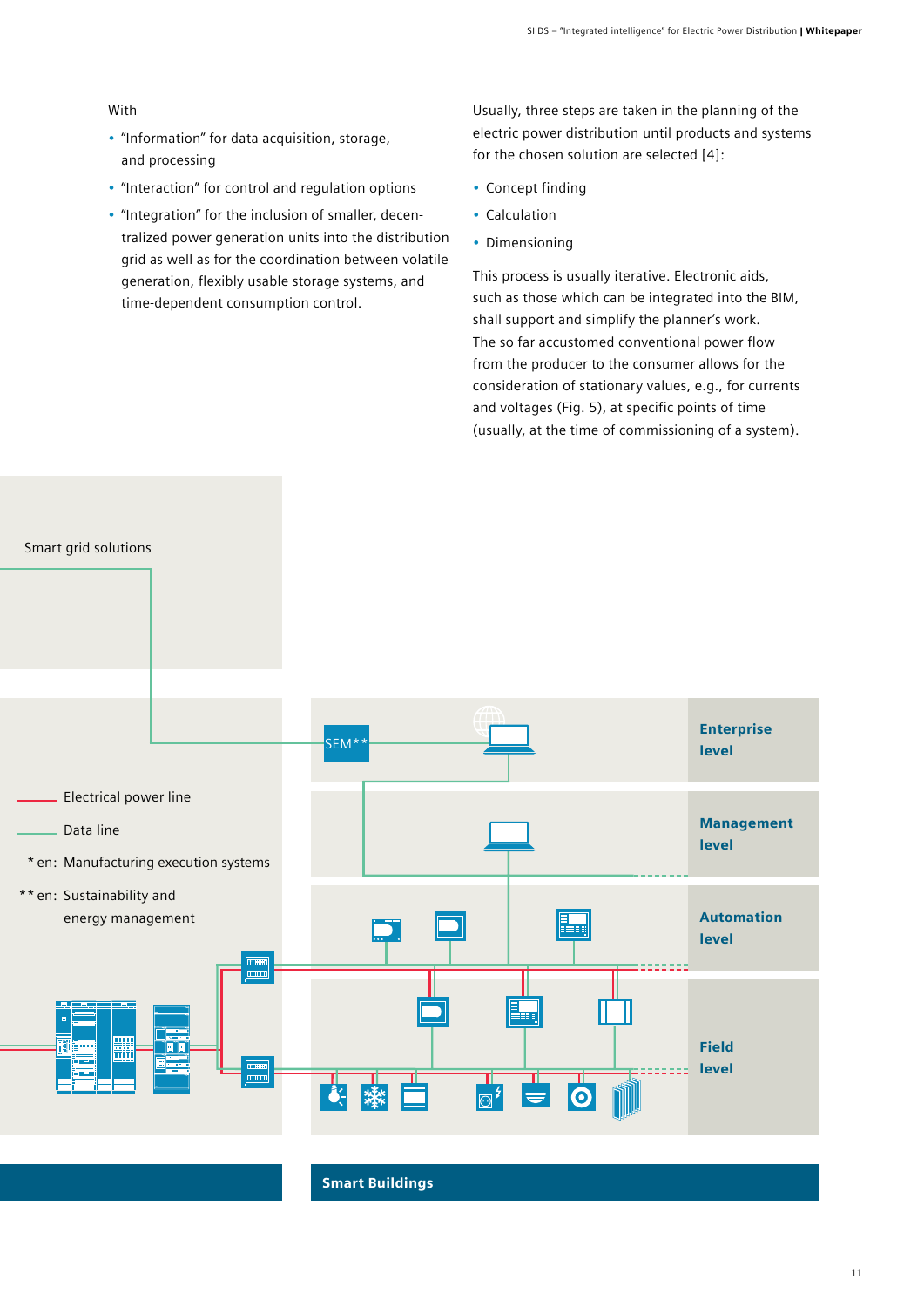#### Planning of conventional grids

| <b>Concept for conventional grids</b>          | <b>Calculation</b>                                 | <b>Dimensioning</b>                         | <b>Product series</b>  |
|------------------------------------------------|----------------------------------------------------|---------------------------------------------|------------------------|
| • Analysis of the supply task                  | • Power demand                                     | • Transformers                              | $\cdot$ GEAFOL         |
| • Selection of the<br>network configuration    | • Load flow,<br>normal operation/failure           | • Emergency<br>generating sets              | • SIVACON<br>• SENTRON |
| • Selection of the network system              | • Voltage drop                                     | • Switchgear/switchboard                    | • SIRIUS               |
| • Definition of technology features<br>$\cdot$ | • Short-circuit currents<br>prospective/influenced | • Protection devices<br>• Measuring devices | • SIPROTEC<br>$\cdots$ |
|                                                | $\cdot \cdot$                                      | $\cdots$                                    |                        |

#### Planning of smart grids

| <b>Concept for smart grids</b>                                                                                                                                                                                                                                                                                                    | <b>Calculation</b>                                                                                                                                                                          | <b>Dimensioning</b>                                                                                                                                                                                                                  | <b>Product series</b>                                                                                               |
|-----------------------------------------------------------------------------------------------------------------------------------------------------------------------------------------------------------------------------------------------------------------------------------------------------------------------------------|---------------------------------------------------------------------------------------------------------------------------------------------------------------------------------------------|--------------------------------------------------------------------------------------------------------------------------------------------------------------------------------------------------------------------------------------|---------------------------------------------------------------------------------------------------------------------|
| • Analysis of supply, generation,<br>and feedback (e.g., efficiency<br>considerations)<br>• Definition of load priorities                                                                                                                                                                                                         | • Power balance<br>• Load flow,<br>normal operation/failure<br>• Voltage drop                                                                                                               | • Transformers<br>• Cables/busbar trunking<br>systems<br>• Emergency                                                                                                                                                                 | • GEAFOL<br>• RONT<br>• SIVACON<br>• SENTRON                                                                        |
| • Definition of behavior patterns<br>for the use of consumers,<br>storage systems, and suppliers<br>(base for control algorithms)<br>• Selection of the network<br>configuration<br>• Selection of the network system<br>• Definition of technology features;<br>especially possibilities for manual<br>intervention<br>$\bullet$ | • Short-circuit currents<br>prospective/influenced<br>• Power demand/<br>generation/feedback<br>• Load curves and environ-<br>mental conditions<br>• Power trade possibilities<br>$\bullet$ | generating sets<br>• Power generation<br>systems<br>• Energy storage systems<br>• Switchgear/switchboard<br>• Protection devices<br>• Measuring devices<br>• Automation systems<br>• Energy management<br>systems<br>• Communication | $\cdot$ SIRIUS<br>• SIPROTEC<br>• MindSphere<br>• SIMATIC, SICAM<br>• Desigo<br>• BEMS, DEMS, MES, SEM<br>$\bullet$ |
|                                                                                                                                                                                                                                                                                                                                   |                                                                                                                                                                                             | $\bullet$                                                                                                                                                                                                                            |                                                                                                                     |

Due to the requirement for optimizing energy efficiency as a part of the Energiewende, and as a result of the influence of smart grids on power distribution of a prosumer, time must be increasingly taken into consideration as a planning parameter: Time dependencies, and thus considerations of energy, environment, and operation, play an increasing role for new structures and power flows in the planning, particularly against the background of mid-term and long-term economic and ecological aspects that are taken into account in the early planning stage.

For the digitalization of energy systems, additional product characteristics such as communication, measurement, and evaluation equipment (hardware and software) must already be included in planning. This is also what the standards and guidelines on energy management (e.g., ISO 50001), energy efficiency (e.g., Directive 2012/27/EU), energy controlling (VDI 2166-1), and energy balancing (standard series DIN V 18599) aim at in some parts.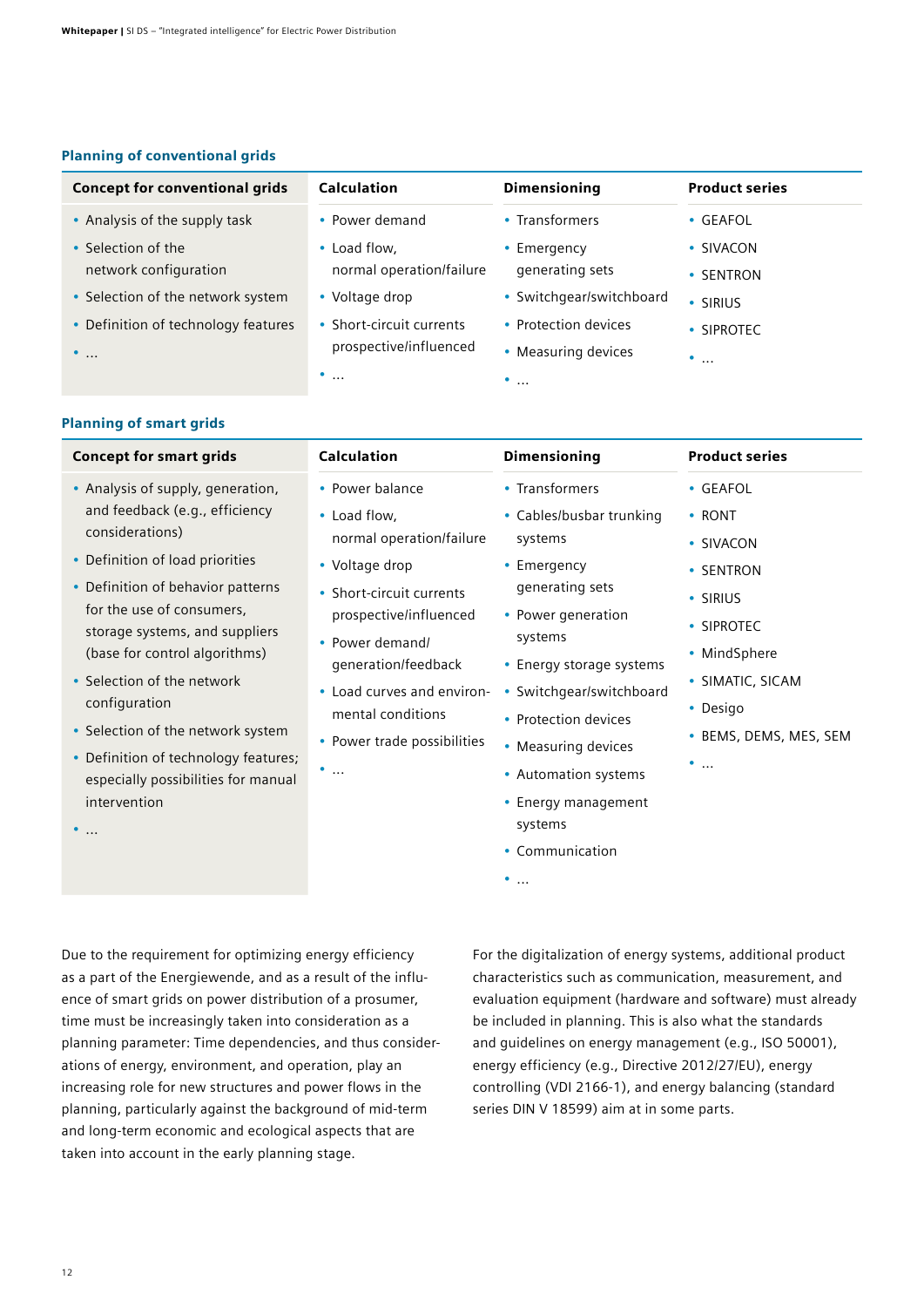### **Intelligent total energy concepts lead to energy efficiency**

The new EU Directive 2018/844/EU on energy efficiency introduces the term "smart readiness of a building". This "ability" shall be described and made comparable via a "smart readiness indicator". To indicate the "Integrated intelligence" of a building, an infrastructure facility, or a production facility, a building IQ could be defined.

To develop the corresponding evaluation structure for a building IQ, IEC 60364-8-1 (VDE 0100-801) can be used. The standard contains "requirements, measures and recommendations for the design, erection and verification of all types of low-voltage electrical installation including local production and storage of energy for optimizing the overall efficient use of electricity".

In the standard IEC 60364-8-1 (VDE 0100-801) from 2019, efficiency classes are introduced (from low efficiency EE0 up to very high efficiency EE5). The following characteristics must be observed in electric power distribution (the parameters to be observed are in brackets):

- Initial installation (determination of energy consumption, arrangement of the main incoming feeder, voltage drop, efficiency of transformers, efficiency of consumables)
- Energy management (areas, applications, load management coverage and duration, meshes, measurement per application, coverage and recording of occupation detection for zones and rooms, energy management system, lighting control)
- Preservation of performance (introduction and follow-up of a service life methodology, frequency of performance checks, data management, work point of the transformer, continuity of monitoring)
- Power supervision (power factor, harmonic content of voltage or current)
- Use of renewable energy sources and energy storage systems as a bonus

The aim of energy efficiency improvements is the optimization of energy consumption with the output remaining unchanged: e.g., for production numbers, for working conditions in the building, for transport services (use of elevators, escalators, conveyor belts, vehicles), as well as for ICT services. Here, the entire process chain of power generation, transmission, and distribution, as well as energy storage, conversion, and utilization must be observed.

A major precondition for energy efficiency improvements is their checking and evaluation by means of measurements throughout the entire service life of the system. In case of the common star structure in electric power distribution, the scope and accuracy of measurements can be selected based on the distribution levels (Fig. 6).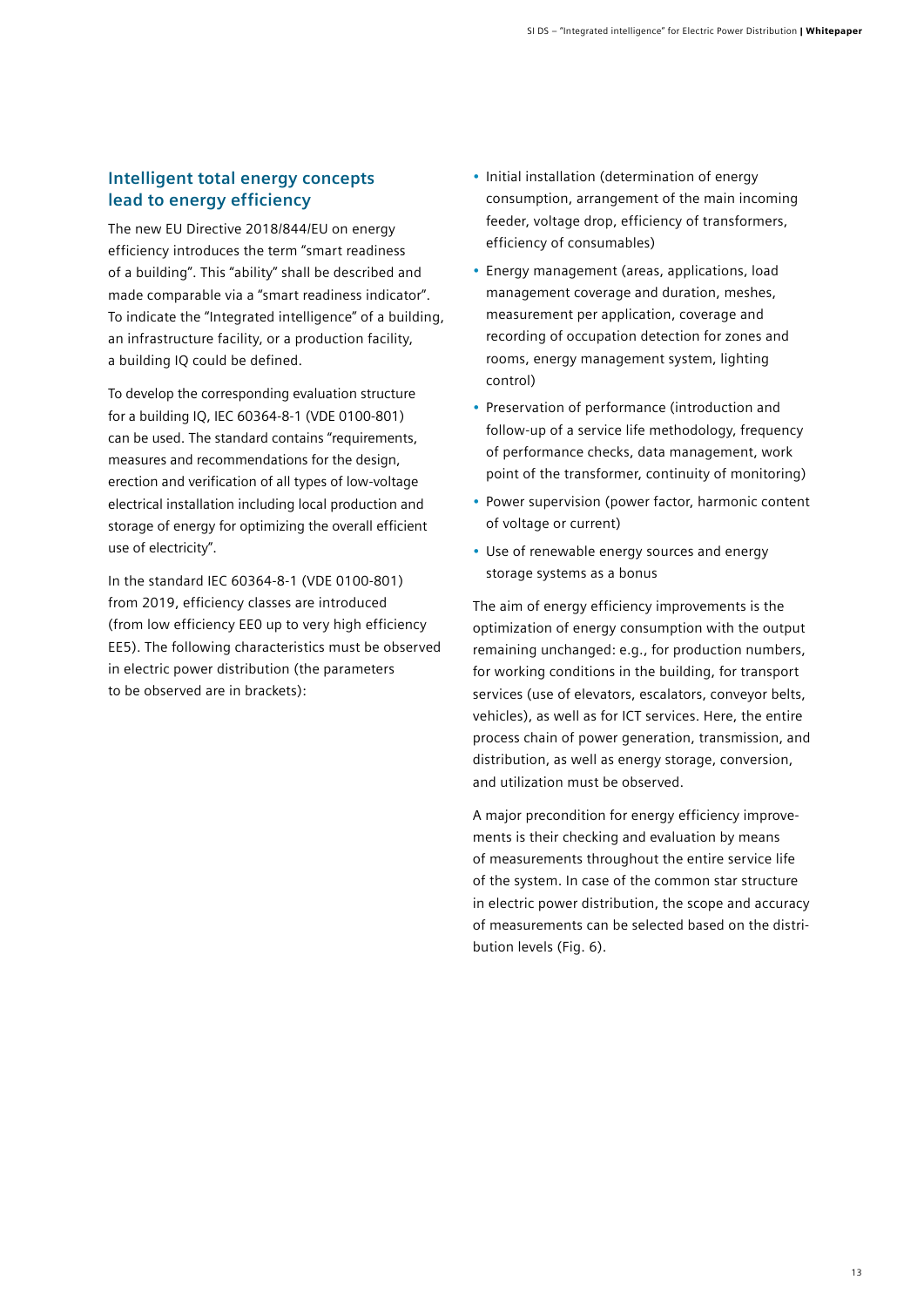

Fig. 6: Structure of measurements in the distribution grid (arrows indicate direction of power flow)

The economic and ecological integration of electric energy storage systems is a current challenge in prosumer grids. The appropriate coordination between energy storage, selfgeneration, the behavior of energy utilization, and network feedback will be a main task for "Integrated intelligence" – and thus a focus for the assessment of intelligent power distribution.

Presently, many self-generation plants in prosumer grids are designed in a way that the generated power can partially supply the base-load requirements, but the main portion of power demand can be covered more cost-effectively via the distribution grid than by using energy storage systems. Today, an unpredicted network feedback takes place in an uncoordinated way when the own energy demand is not sufficient at a given point of time. In the future, the planning of demand and the forecast of power provision must be coordinated more closely.

In response, distribution system operators install regulated distribution transformers and invest in additional measures such as parallel cables, other transformers, and reactive power compensation. This, however, affects the price for electricity and could make storage technologies relevant for many applications in the mid or long term. The aim of acquiring storage is to minimize the procurement of electrical energy from the grid or the use of externally procured energy sources (e.g., oil or gas) (Fig. 7 shows an example for an energy structure diagram). This will increasingly lead to users and planners having to coordinate regarding supply structures and power conversion technologies, so that the electrical planner is involved in a comprehensive total energy concept from an early stage. When connecting a so-called microgrid (which can be the subgrid of a smart grid or can be operated as an off-grid; see IEC/TS 62898-1), the electrical planner must, for example, take into consideration the monitoring of the power quality not only at the point of connection to the grid, but also for power conversion and storage options. Ultimately, the total energy concept will become more important for financial reasons, for reasons of efficiency, and from an ecological perspective (for example, heat or cold storage systems for excess electrical energy during self-generation). Digitalization can be a tremendous help for such coordination tasks.

Fig. 7: Structure of power provision as the basis for feedback and storage concepts (selection of paths; dependencies on the environment must be included in the concept, e.g., shading, supply, and disposal)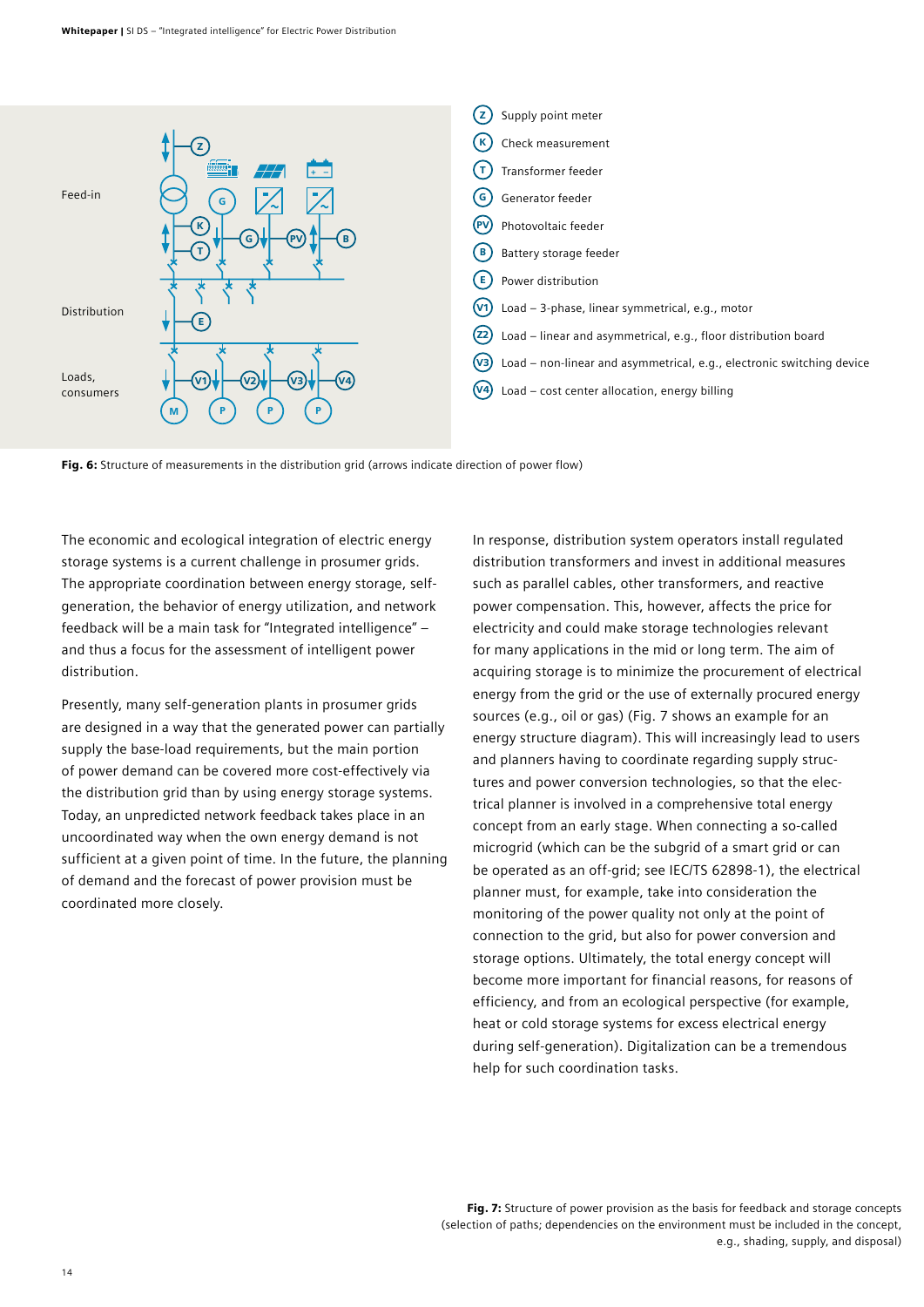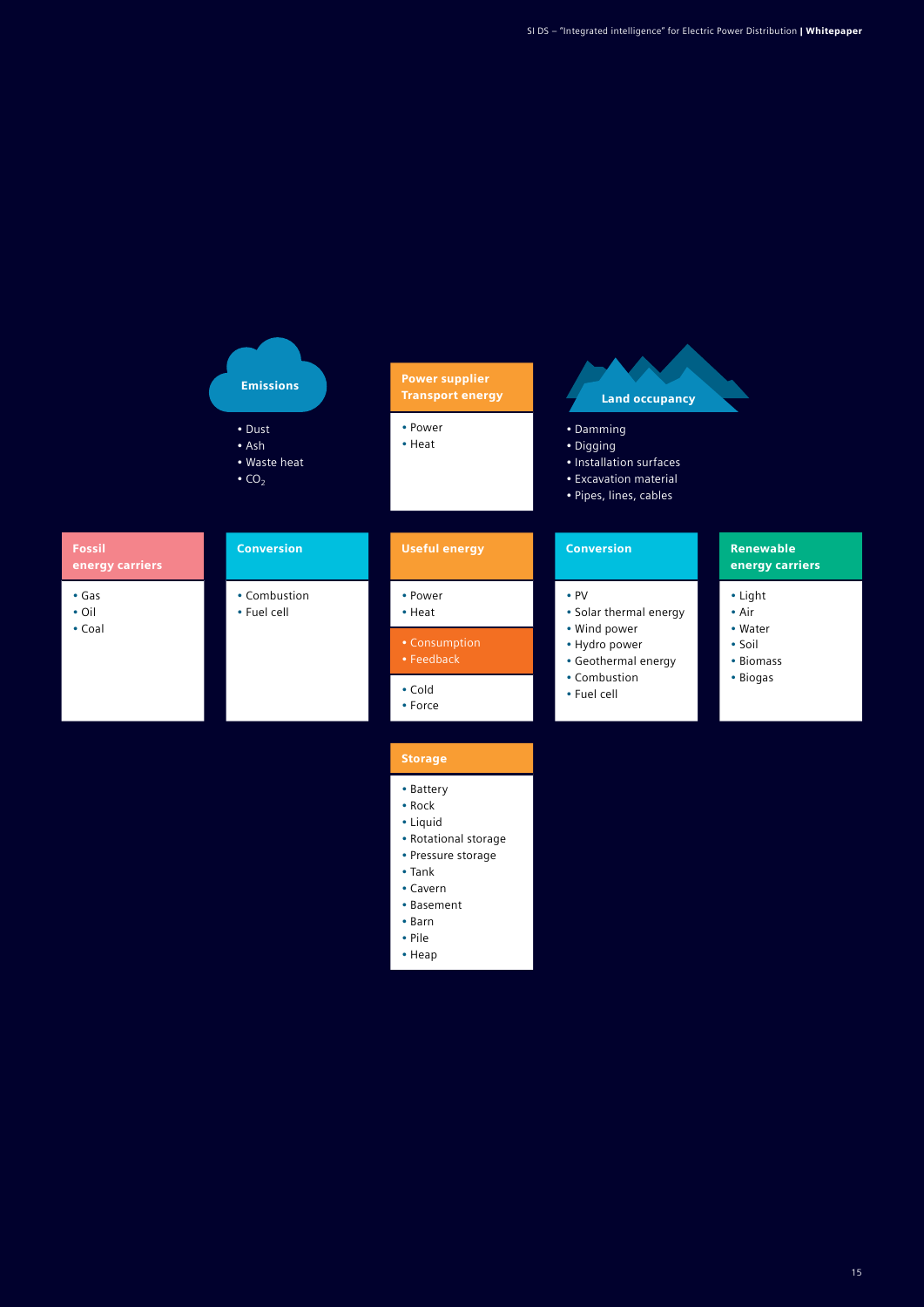# 5. BIM as a coordination concept

The coordination and optimization between individual assembly sections is supported by BIM throughout the entire project lifecycle. However, the currently still prevalent understanding of BIM limits possible efficiency advantages. While an extensive recording of all influencing variables and their dynamics is required for smart grids and microgrids, the BIM concept today is still strongly limited to the architectural project coordination with geometric data and work flows [5]: "Implementing BIM often is understood as changing over to 3D- up to 5D-based modeling." 5D here stands for the consideration of the time sequence, use of resources, and costs. Data transfer and maintenance of project data throughout the entire lifecycle is also defined as the sixth dimension (6D planning). Finally, the BIM guideline for Germany [5] summarizes: "Not everything is possible yet, but a lot can already be done and the potential is continuously growing."

The same applies for software tools to support planning and operation with BIM. It does not make sense yet to bundle all into one single digital simulation. The definition of interfaces, data storage, and simulation routines of the manifold special programs (e.g., regarding flow behavior, material behavior, mechanics, electrical engineering) cannot be combined into one tool. One first important step would be to define the data that can and shall be recorded in BIM realistically. A realistic simulation does not have to take into account the effect of a butterfly flapping its wings on weather forecasts.

In the German guideline VDI/BS-MT 2552 Sheet 8.1 [6], the BIM methodology is defined as dynamic system which requires basic knowledge on the five basic BIM factors:

- People
- Processes
- Data
- Technology
- Framework conditions

as well as knowledge about the correlation between these factors and the environment.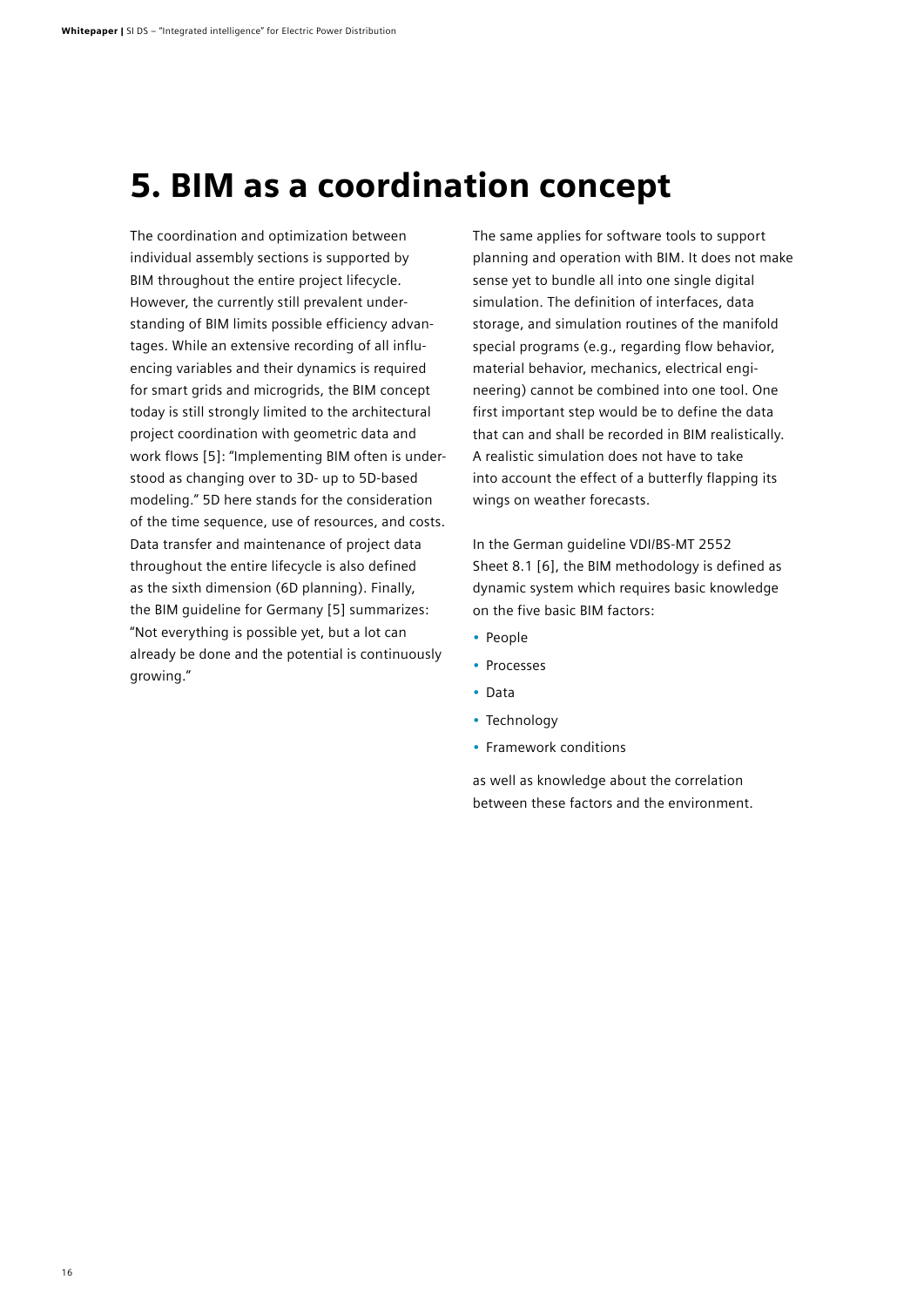

Fig. 8: Basic principles of BIM

An open BIM requires the use of internationally coordinated data formats and a corresponding information management.

The IFC data classes defined in ISO 16739 (Industry Foundation Classes) depict the building structures, characteristics, and optional geometries for modeling in the open XML format. In order to be able to process 5D model data, there have been corresponding additions to the data classes in the IFC4 standard [7] since 2014. Particular BIM software tools like REVIT are compatible with the existing standard software formats in the planning industry and allow for a quick data exchange with easily manageable file sizes at the same time. REVIT can also output data in IFC format.

Essentially, BIM is conceptually based on the principles depicted in Fig. 8. Constructing virtually for two or more times will most often be more efficient than holding on to one solution which is not adapted across the entire lifecycle.

The digital model helps to prevent errors, better coordinate cooperation, and detect defects in the possible construction process – before problems occur during practical implementation. Furthermore, the data can be used for other construction projects. Data is compiled in the model only once and is then available for all so that further new and different measurements can be avoided.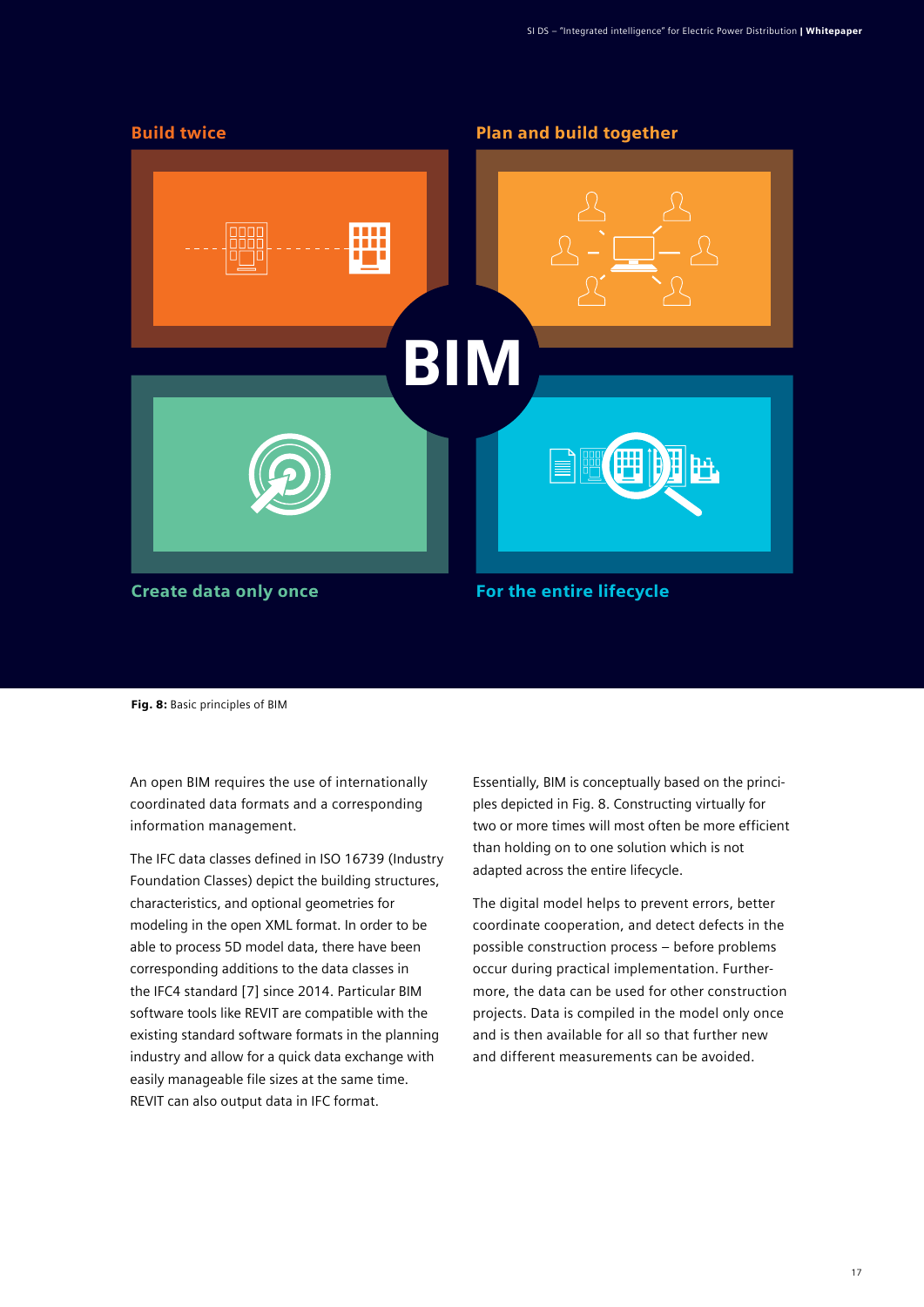Planning with BIM offers time and cost advantages throughout the entire system lifecycle. For this reason, the consideration of power transparency, performance check, efficiency optimization, energy management, servicing, maintenance, and disposal will be more important in the first planning phases in the future (Fig. 9). It will become increasingly important to involve the electrical planner and other technical planners at an early stage. Thanks to the modeling, complex coordination and delays in the processing of the project can be avoided so that the overall period of time up to the start of operation can be reduced by BIM. As a part of "Integrated intelligence", BIM can promote the consideration of energy efficiency throughout the entire system lifecycle and thus improve the energetic estimation of the planned power distribution.

# 6. Conclusion

The changes in power distribution structures due to energy storage systems and network feedback as well as an enhanced consideration of operational efficiency during energy consumption will increasingly affect electrical planners, system operators, and maintenance companies.

In order to implement the approach of an intelligent power distribution, the components of electric power distribution (switchgear/switchboard, transformers, distribution boards, converters and motor operating mechanisms, verification and control systems, ...) must be characterized and made assessable. A dynamic perspective will be required for this.

*"It will hardly be possible to distinguish planning and operation phases",* says Jürgen Brandes in the "VDI nachrichten" [8] and adds: *"Data modeling will become dynamic: operation-dependent and environment-dependent energy consumption, load curves to describe time-dependent usage behavior, integration into intelligent management of microgrids and smart grid, as well as the development of operating costs including service, maintenance, and retrofit – i.e., "Integrated Engineering to Integrated Operations" [8].*

With the help of measuring technology, the PDCA cycles are updated based on realistic "life data". The integral implementation of operational plan changes, action plans, and requirements for rebuilding or maintenance demand a uniform system basis for the "Integrated intelligence" of electric power distribution with the corresponding networking and a partner who provides integrated support.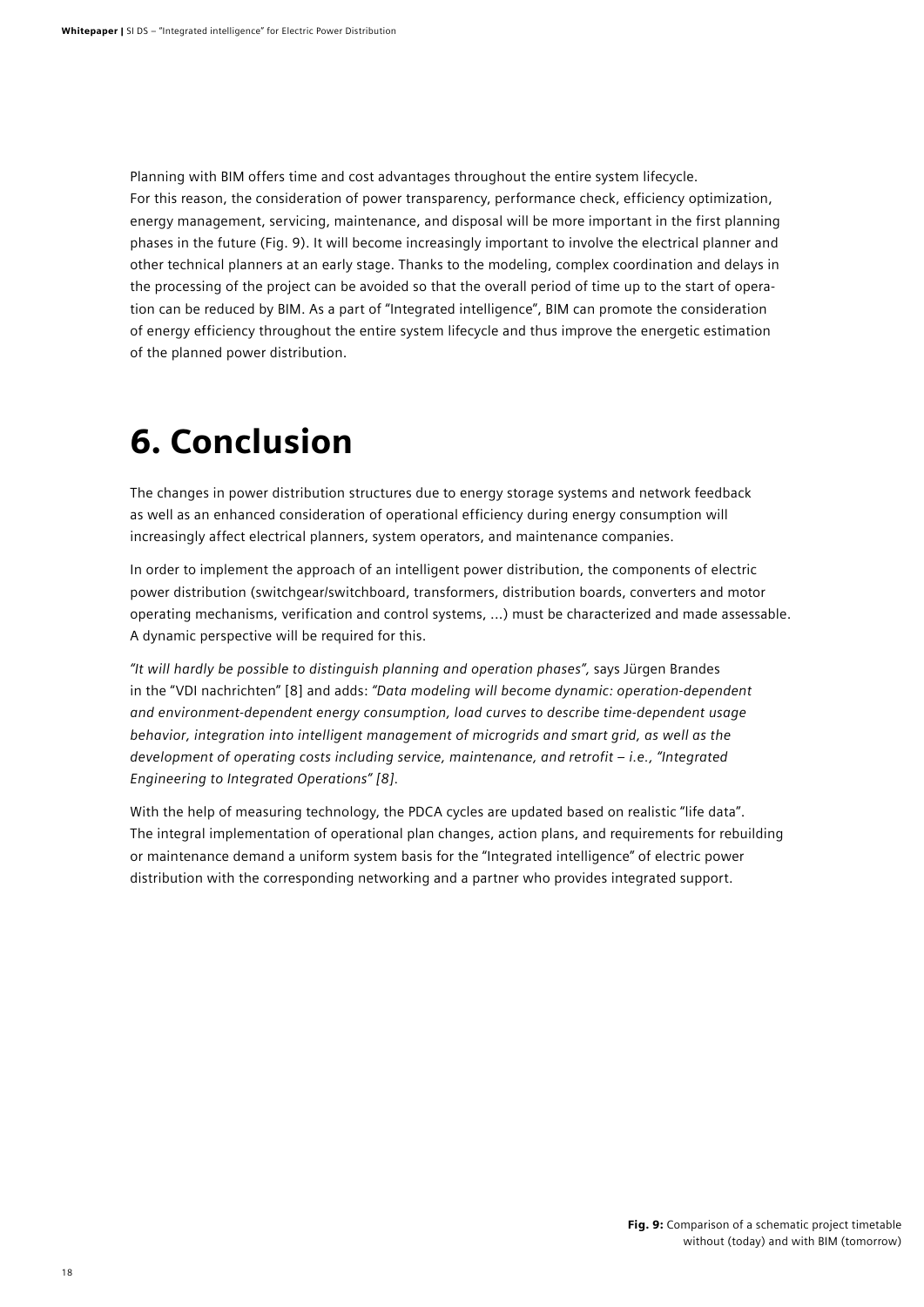## **Today**

| Idea                  | <b>Planning</b> | <b>Construction</b>                      | <b>Operation</b>                 | <b>Rebuilding</b> |
|-----------------------|-----------------|------------------------------------------|----------------------------------|-------------------|
|                       |                 |                                          |                                  |                   |
| <b>Building owner</b> |                 |                                          |                                  |                   |
|                       |                 | Architect and consultant/general planner |                                  |                   |
|                       |                 | <b>General contractor</b>                |                                  |                   |
|                       |                 | <b>Electrical</b>                        |                                  |                   |
|                       |                 |                                          | <b>Operator/facility manager</b> |                   |
|                       |                 | <b>Mechanical</b>                        |                                  |                   |
|                       |                 |                                          | <b>Service</b>                   |                   |
|                       |                 | <b>Security, IT</b>                      |                                  |                   |
|                       |                 |                                          |                                  |                   |
|                       |                 |                                          |                                  |                   |

### **Tomorrow**

| Idea                  | <b>Planning</b>                                                       |                   | <b>Construction</b> | <b>Operation</b>                 | <b>Rebuilding</b> |
|-----------------------|-----------------------------------------------------------------------|-------------------|---------------------|----------------------------------|-------------------|
|                       | <b>BIM: Virtual construction and operation</b>                        |                   |                     |                                  |                   |
|                       |                                                                       |                   |                     |                                  |                   |
| <b>Building owner</b> |                                                                       |                   |                     |                                  |                   |
|                       | Architect and consultant/general planner<br><b>General contractor</b> |                   |                     |                                  |                   |
|                       |                                                                       |                   |                     |                                  |                   |
|                       | <b>Electrical</b>                                                     | <b>Electrical</b> |                     |                                  |                   |
|                       |                                                                       |                   |                     | <b>Operator/facility manager</b> |                   |
|                       | <b>Mechanical</b>                                                     |                   | <b>Mechanical</b>   |                                  |                   |
|                       |                                                                       |                   |                     | <b>Service</b>                   |                   |
|                       | <b>Security, IT</b>                                                   |                   | <b>Security, IT</b> |                                  |                   |
|                       | <b>Planning</b>                                                       |                   | <b>Execution</b>    |                                  |                   |